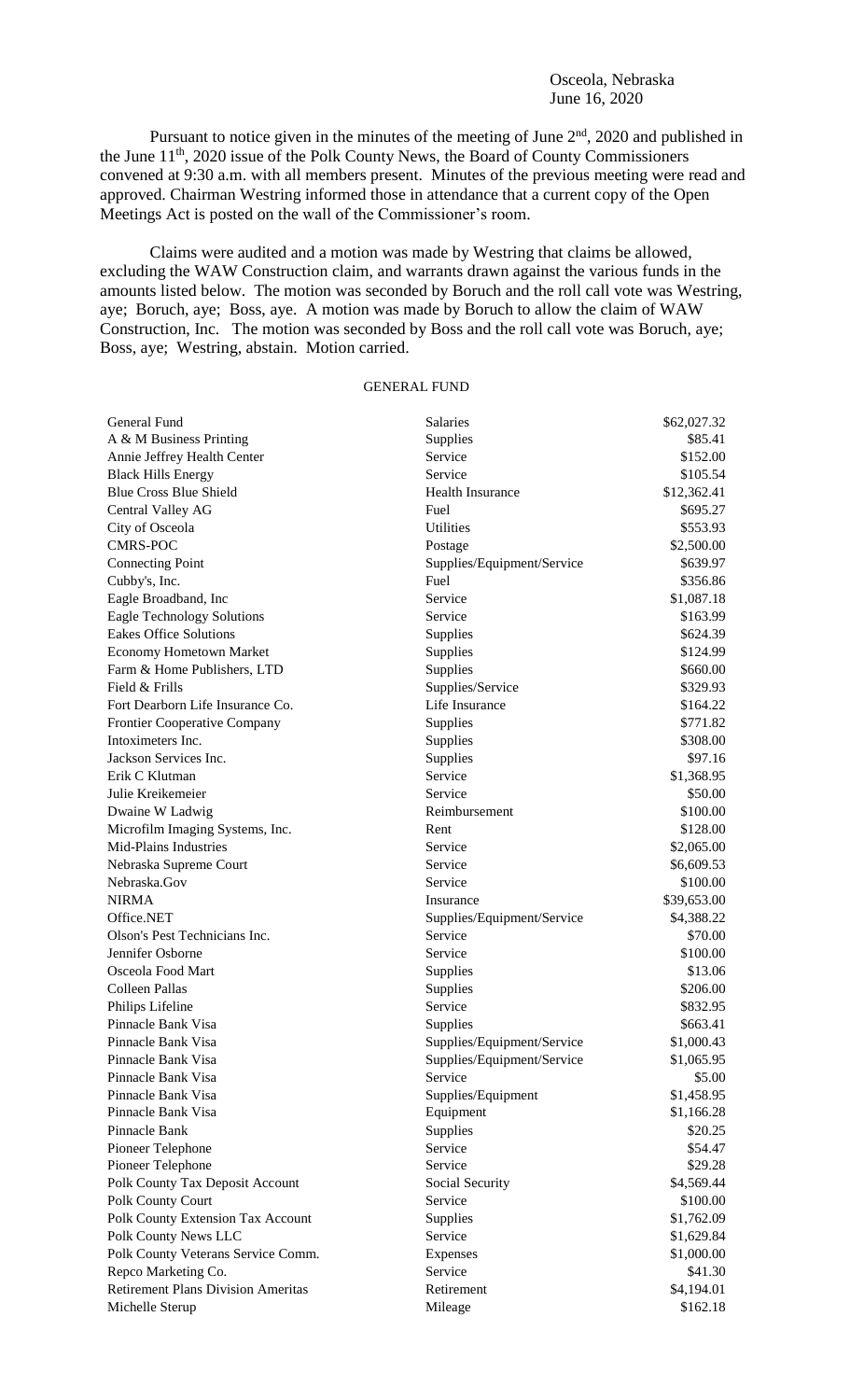| <b>Barb Swanson</b>                                                       | Supplies                           | \$24.88                 |
|---------------------------------------------------------------------------|------------------------------------|-------------------------|
| Jaci Swantek                                                              | Mileage                            | \$20.41                 |
| Telephone Systems of Nebraska, Inc.                                       | Equipment/Service                  | \$5,257.96              |
| <b>Thomson Reuters-West</b>                                               | Service                            | \$1,515.19              |
| Trouba Law Offices, LLC                                                   | Service                            | \$940.50                |
| <b>Verizon Wireless</b>                                                   | Service                            | \$33.72                 |
| Windstream Nebraska Inc.                                                  | Service                            | \$1,023.17              |
| Darla Winslow                                                             | Reimbursement                      | \$128.28                |
| <b>James Winslow</b><br>Kim Winslow                                       | Equipment<br>Service               | \$1,479.00              |
| <b>York News Times</b>                                                    | Service                            | \$83.22<br>\$19.95      |
|                                                                           |                                    |                         |
|                                                                           | <b>ROAD FUND</b>                   |                         |
| Road                                                                      | <b>Salaries</b>                    | \$27,380.73             |
| <b>Anderson Service</b>                                                   | Service                            | \$3,088.13              |
| <b>Black Hills Energy</b>                                                 | Fuel                               | \$64.54                 |
| <b>Blue Cross Blue Shield</b>                                             | <b>Health Insurance</b>            | \$5,115.48              |
| Central Valley AG                                                         | Service/Supplies                   | \$571.77                |
| City of Osceola                                                           | <b>Utilities</b>                   | \$70.45                 |
| City of Stromsburg                                                        | Service                            | \$142.42                |
| Fort Dearborn Life Insurance Co.                                          | Life Insurance                     | \$82.56                 |
| <b>Frontier Cooperative Company</b>                                       | Supplies                           | \$781.61                |
| Husker Auto Group LLC/Ally Bank                                           | Pickup                             | \$27,763.00             |
| <b>Island Supply Welding Company</b>                                      | Supplies                           | \$70.68                 |
| John Deere Financial                                                      | Service/Supplies                   | \$84.00                 |
| Johnson Sand & Gravel Co. Inc.                                            | Supplies<br>Equipment              | \$12,019.98<br>\$210.00 |
| Miller Seed & Supply Co.<br><b>NIRMA</b>                                  | Insurance                          | \$38,063.00             |
| NMC Exchange LLC                                                          | Service                            | \$2,026.18              |
| Office.NET                                                                | Equipment                          | \$29.40                 |
| Osceola Foodmart                                                          | Supplies                           | \$15.19                 |
| Osceola Tire & Service                                                    | Supplies                           | \$263.87                |
| Overland Ready Mixed                                                      | Supplies                           | \$990.72                |
| Overland Sand & Gravel                                                    | Supplies                           | \$30,258.39             |
| Pioneer Telephone                                                         | Service                            | \$13.21                 |
| Polk County Tax Deposit Account                                           | Social Security                    | \$2,055.82              |
| Polk Light & Water                                                        | Service                            | \$90.43                 |
| Polk Service & Repair, Inc.                                               | Supplies                           | \$712.00                |
| PowerPlan                                                                 | Service                            | \$3,159.61              |
| <b>Rally Auto Parts</b>                                                   | Supplies/Service                   | \$737.21                |
| <b>Retirement Plans Division Ameritas</b>                                 | Retirement                         | \$1,735.88              |
| Sapp Bros. Petroleum, Inc.                                                | Supplies                           | \$5,614.50              |
| Shelby Lumber Co. Inc.                                                    | Supplies                           | \$106.98                |
| <b>Truck Center Companies</b>                                             | Service                            | \$1,417.56              |
| Verizon Wireless                                                          | Service                            | \$68.55                 |
| Village of Shelby<br>WAW Construction, Inc.                               | Service                            | \$91.85                 |
| Windstream Nebraska Inc.                                                  | <b>Crushed Concrete</b><br>Service | \$20,000.00<br>\$267.56 |
|                                                                           |                                    |                         |
|                                                                           | <b>SENIOR SERVICES FUND</b>        |                         |
| Eagle Broadband, Inc.                                                     | Service                            | \$291.00                |
| <b>Midwest Covenant Home</b>                                              | Service                            | \$10,778.46             |
| <b>NIRMA</b>                                                              | Insurance                          | \$504.00                |
| STR, LLC                                                                  | Rent                               | \$200.00                |
|                                                                           | <b>STOP PROGRAM FUND</b>           |                         |
| Guth Laboratories, Inc.                                                   | Supplies                           | \$1,186.31              |
|                                                                           | <b>INHERITANCE TAX FUND</b>        |                         |
|                                                                           | Service                            | \$488.32                |
| DAS State Accounting-Central Financing<br>Stanard Appraisal Services Inc. | Service                            | \$10,161.00             |
|                                                                           |                                    |                         |

## 911 EMERGENCY SERVICE FUND